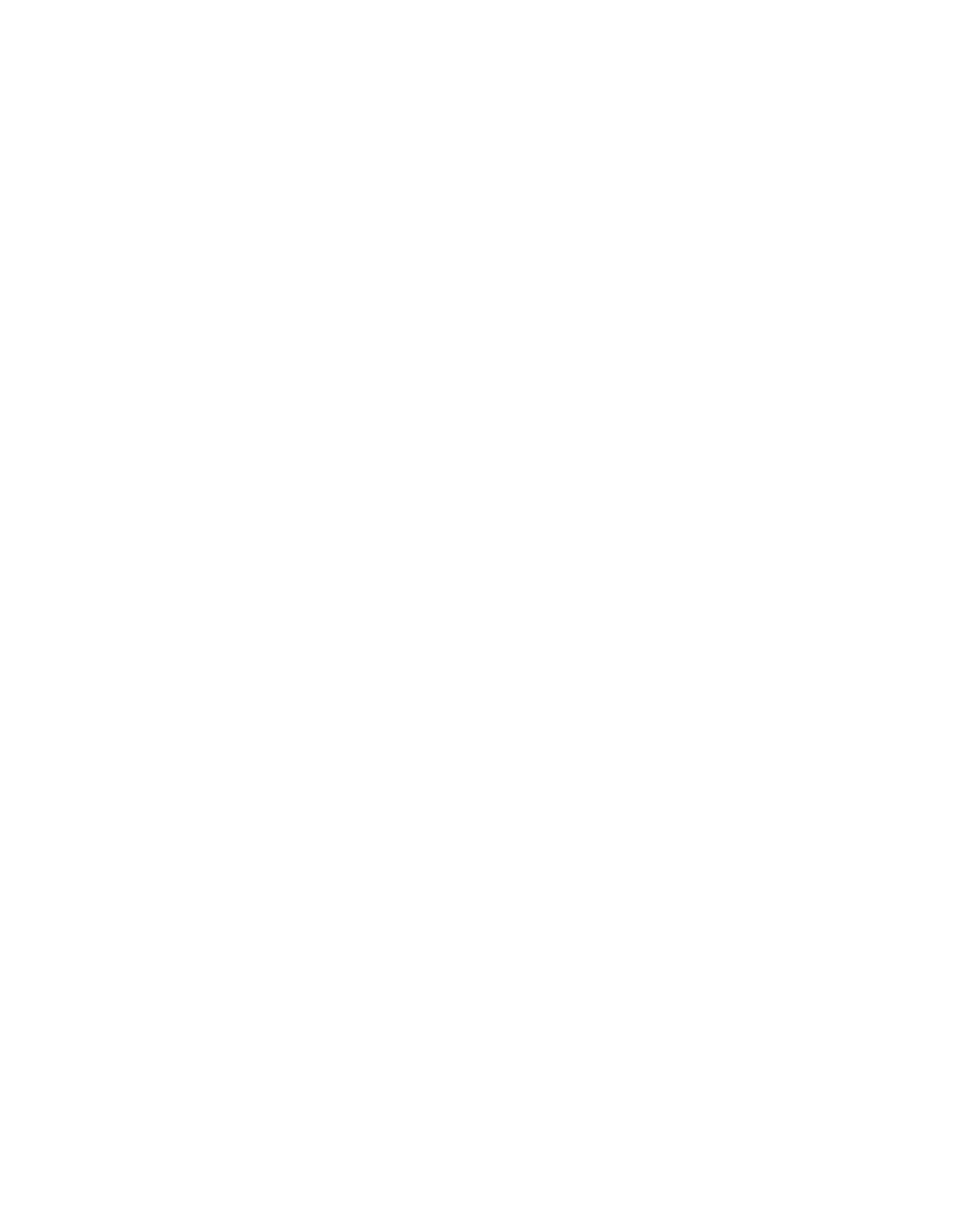## **SAFETY MESSAGES**



**NOTE**

**The only user-serviceable part in the Model 452 is the lamp, which can be adjusted or replaced; however, the cautionary safety measures provided in this manual must be followed. For all other service, call TAPI Technical Support.**



#### **CAUTION**

**There is risk of dangerous UV exposure when the cover is removed from the sensor. Take necessary precautions to avoid exposure.**



#### **WARNING**

**High voltages exist inside the sensor. Please use caution when sensor cover is removed.**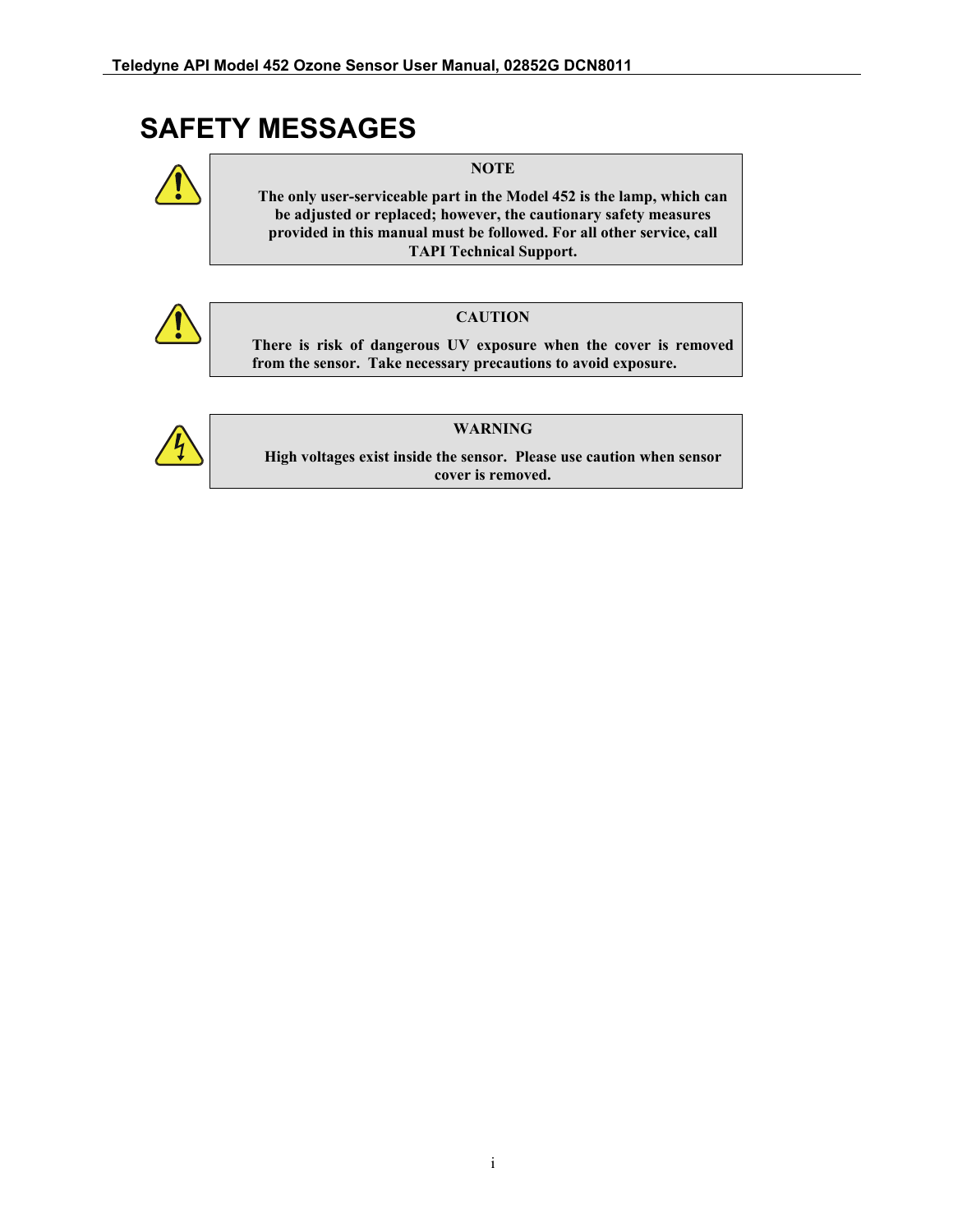## **Notice of Copyright**

© 2015-2018 Teledyne Advanced Pollution Instrumentation. All rights reserved.

Revisions to this Manual are intended to clarify existing descriptions and are not intended to infer any changes to customers under copy exact requirements.

## **Trademarks**

All trademarks, registered trademarks, brand names or product names appearing in this document are the property of their respective owners and are used herein for identification purposes only.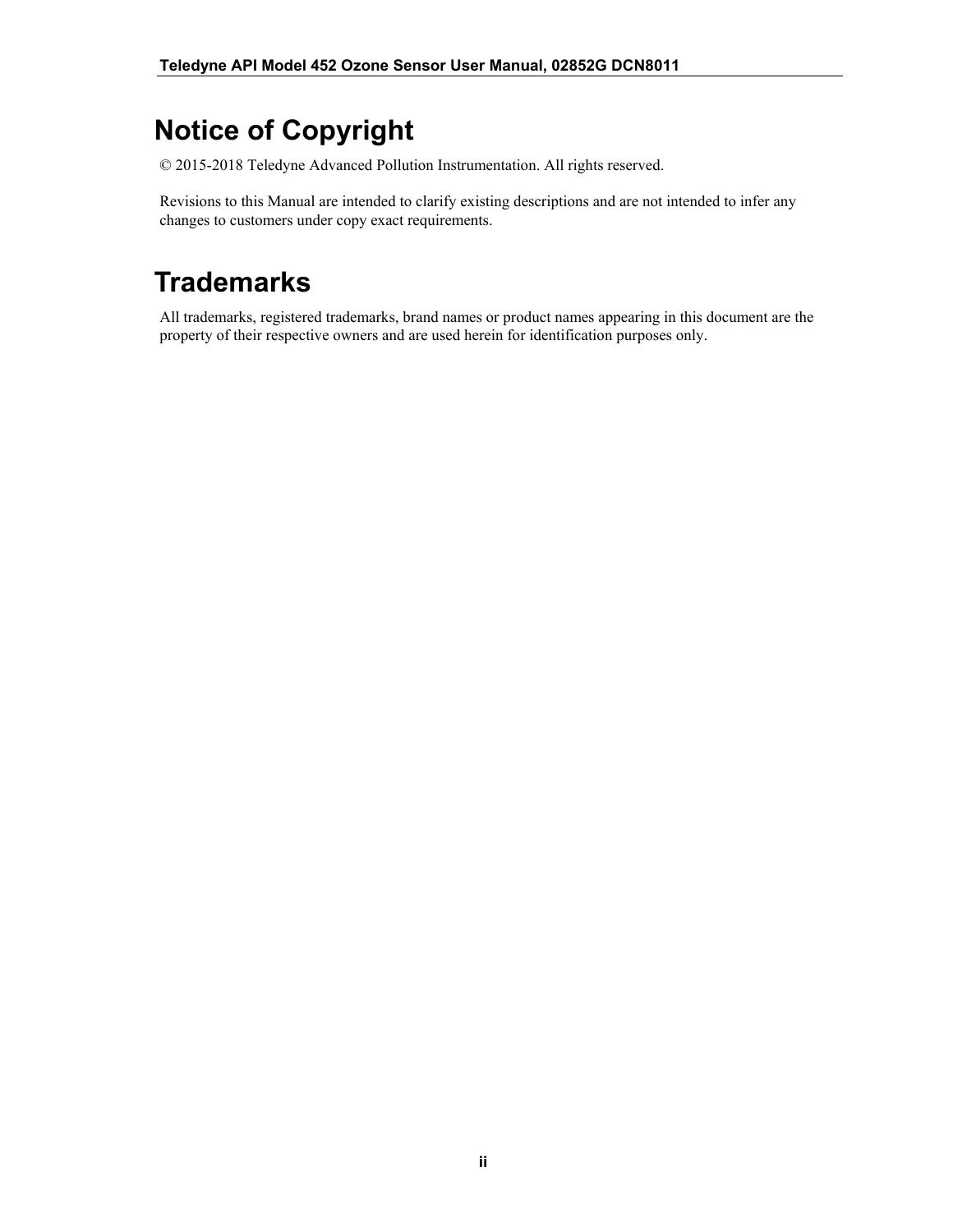## **TABLE OF CONTENTS**

| 5.1.1 Measuring and Adjusting UV Lamp Reference and Measurement Voltages5-4 |  |
|-----------------------------------------------------------------------------|--|
|                                                                             |  |
|                                                                             |  |
|                                                                             |  |
|                                                                             |  |
|                                                                             |  |
|                                                                             |  |
|                                                                             |  |
|                                                                             |  |
|                                                                             |  |
|                                                                             |  |
|                                                                             |  |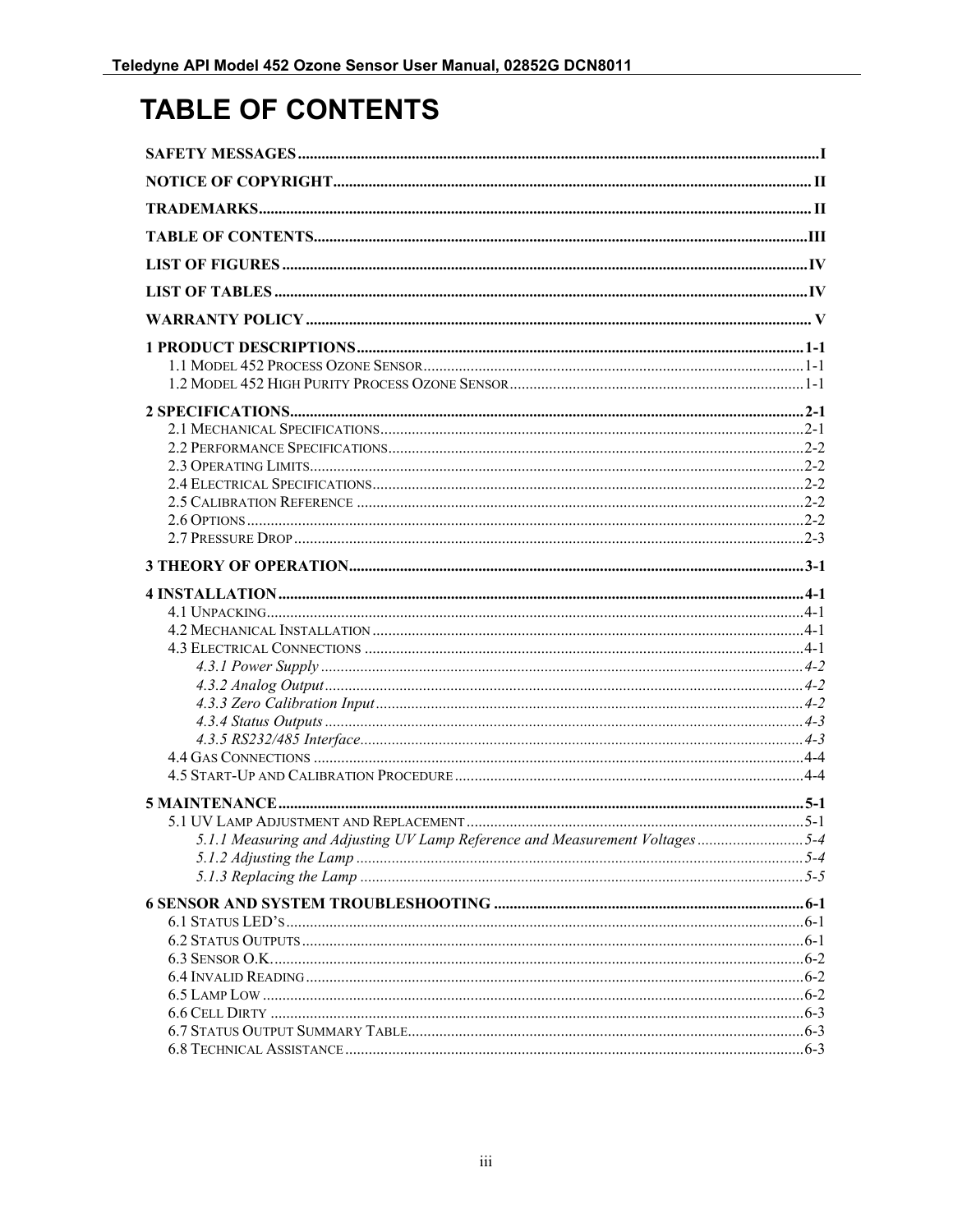## **LIST OF FIGURES**

## **LIST OF TABLES**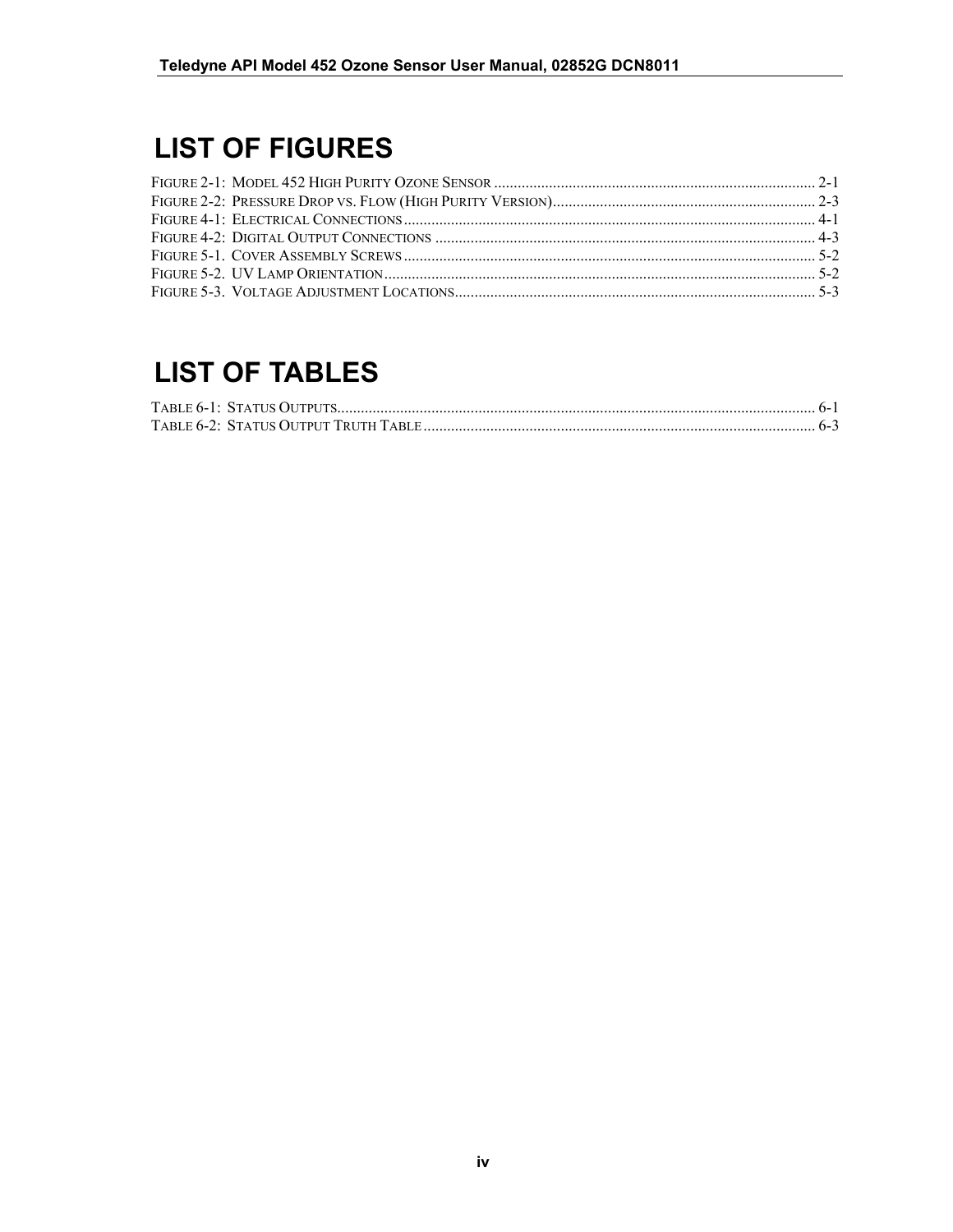## **WARRANTY POLICY**

#### *(02024J)*

Teledyne API (TAPI), a business unit of Teledyne Instruments, Inc., provides that:

Prior to shipment, TAPI equipment is thoroughly inspected and tested. Should equipment failure occur, TAPI assures its customers that prompt service and support will be available. (For the instrument-specific warranty period, please refer to the "Limited Warranty" section in the Terms and Conditions of Sale on our website at the following link: http://www.teledyne-api.com/terms\_and\_conditions.asp).

#### **COVERAGE**

After the warranty period and throughout the equipment lifetime, TAPI stands ready to provide on-site or inplant service at reasonable rates similar to those of other manufacturers in the industry. All maintenance and the first level of field troubleshooting are to be performed by the customer.

#### **NON-TAPI MANUFACTURED EQUIPMENT**

Equipment provided but not manufactured by TAPI is warranted and will be repaired to the extent and according to the current terms and conditions of the respective equipment manufacturer's warranty.

#### **Product Return**

All units or components returned to Teledyne API should be properly packed for handling and returned freight prepaid to the nearest designated Service Center. After the repair, the equipment will be returned, freight prepaid.

The complete Terms and Conditions of Sale can be reviewed a[t http://www.teledyne](http://www.teledyne-api.com/terms_and_conditions.asp)[api.com/terms\\_and\\_conditions.asp](http://www.teledyne-api.com/terms_and_conditions.asp)

#### **CAUTION – Avoid Warranty Invalidation**



Failure to comply with proper anti-Electro-Static Discharge (ESD) handling and packing instructions and Return Merchandise Authorization (RMA) procedures when returning parts for repair or calibration may void your warranty. For anti-ESD handling and packing instructions please refer to the manual, Fundamentals of ESD, PN 04786, in its "Packing Components for Return to Teledyne API's Customer Service" section. The manual can be downloaded from our website a[t http://www.teledyne-api.com.](http://www.teledyne-api.com/) RMA procedures can also be found on our website.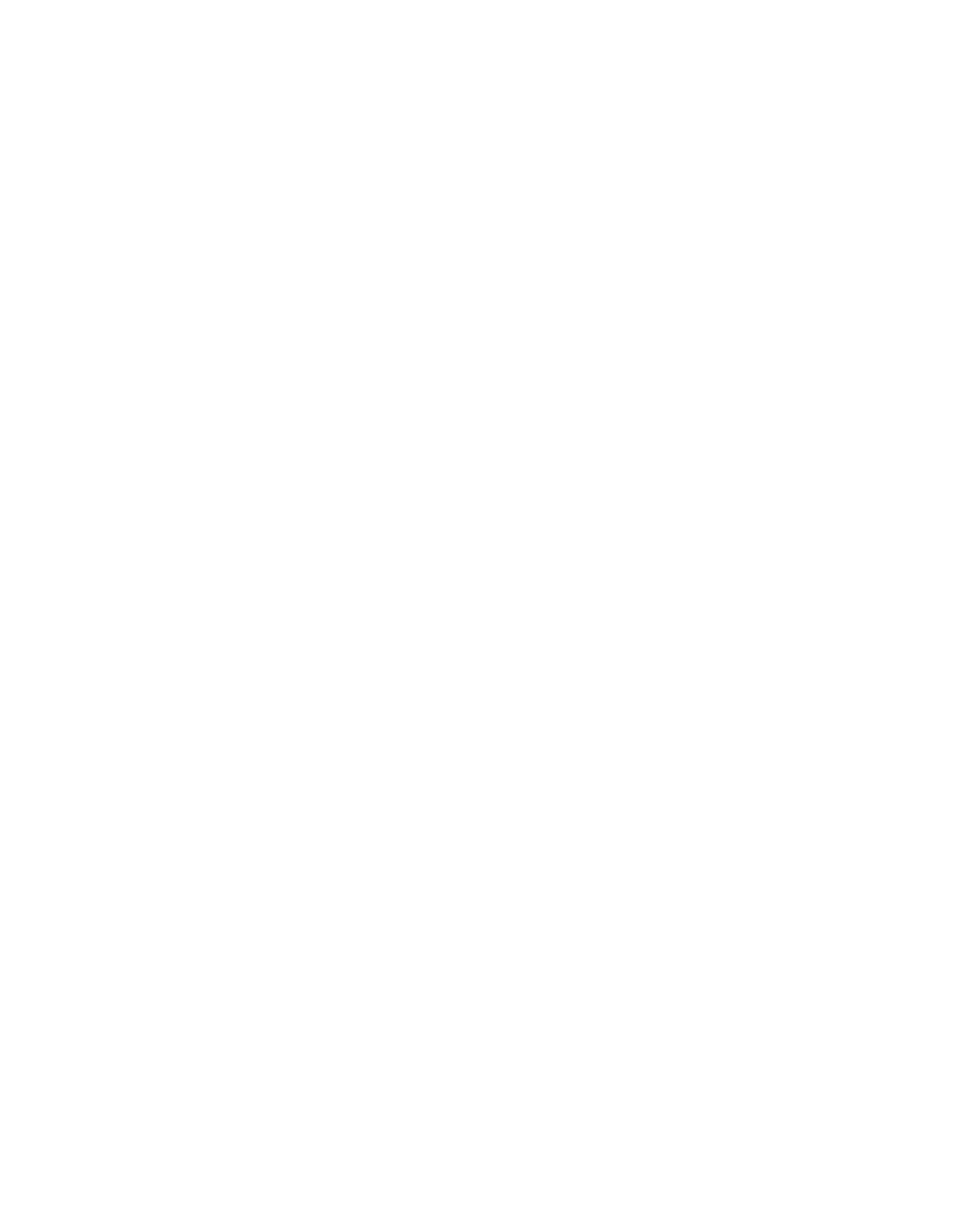## **1 Product Descriptions**

### **1.1 Model 452 Process Ozone Sensor**

The Teledyne API Model 452 is a microprocessor-based sensor for measuring the concentration of gaseous ozone in processes such as semiconductor wafer fabrication, water treatment, and ozone research. The Model 452 can be used as a full flow process sensor or as a sensor to monitor a small flow of gas diverted from a process stream.

The Model 452 features a standard 0-5 volt analog signal for reporting process concentration as well as 4 digital status outputs for sensor diagnostics. A bi-directional serial interface is also provided for computer control.

The Model 452 operates from an external +15 vdc power source.

### **1.2 Model 452 High Purity Process Ozone Sensor**

The Model 452 High Purity Process Ozone Sensor includes a 316L manifold with a 10Ra finish. ¼" stainless steel compression fittings are standard.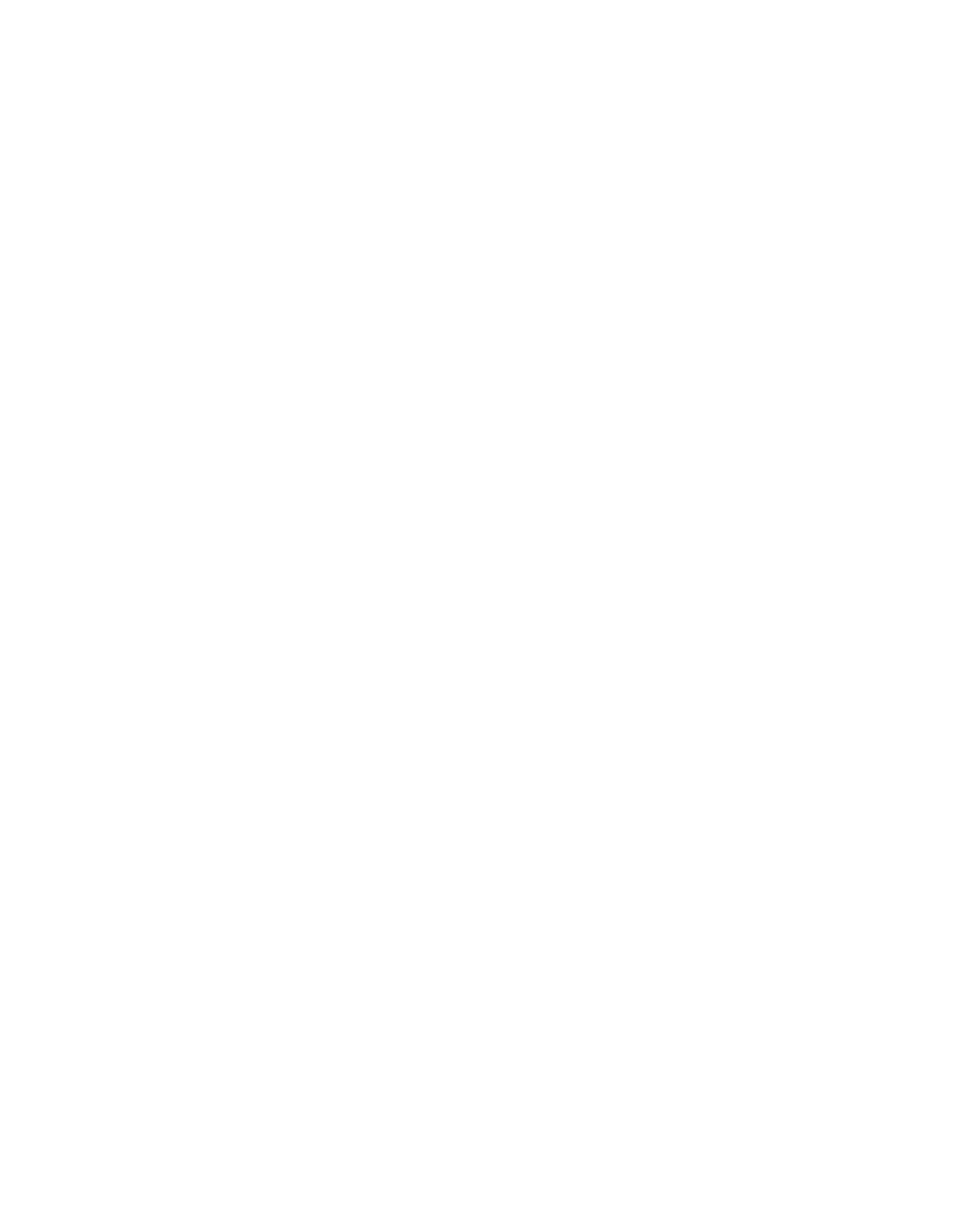## **2 Specifications**

Note: All specifications contained herein are subject to change without notice. Please contact Teledyne API to obtain the current specifications.

## **2.1 Mechanical Specifications**



**Figure 2-1: Model 452 High Purity Ozone Sensor**

<span id="page-10-0"></span>

| Weight:           | 2.8 lbs. $(1.27 \text{ kg})$                       |
|-------------------|----------------------------------------------------|
| Fittings:         | $\frac{1}{4}$ " stainless steel compression (tube) |
| Wetted Materials: | 316 Stainless Steel, PTFE, Sapphire                |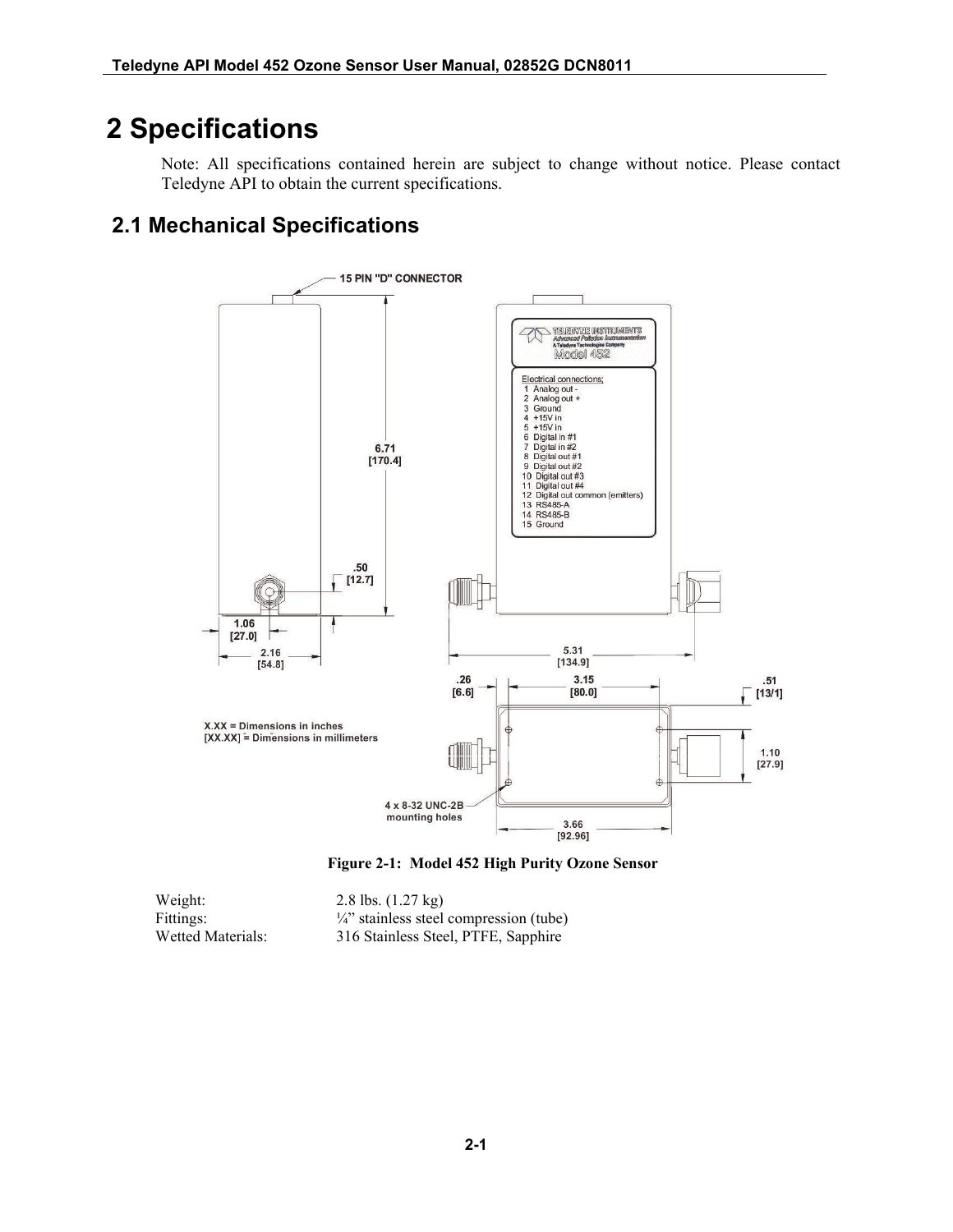### **2.2 Performance Specifications**

| Accuracy:      | $\pm 1\%$ of Full Scale.                    |
|----------------|---------------------------------------------|
| Repeatability: | 1\% of Full Scale                           |
| Response Time: | 2 sec. to $95\%$                            |
| Zero Drift:    | $1\%$ Full Scale/month (non $-cumulative$ ) |

## **2.3 Operating Limits**

| Measurement Range:     | 0-5, 0-10, 0-15, 0-20, 0-25% w/w        |
|------------------------|-----------------------------------------|
|                        | 0-100, 0-200, 0-300, 0-400, 0-500 g/Nm3 |
| Pressure Compensation: | Up to 3 Bar absolute                    |
| Proof pressure:        | 115 psia                                |
| Flow:                  | $0.5-25.0$ SLPM (See Figure 2-2)        |
| Temperature range:     | 5 to 45 $^{\circ}$ C                    |
| Warm-Up Period:        | 15 minutes                              |
|                        |                                         |

## **2.4 Electrical Specifications**

| Power Input:<br>$+15$ volts $\pm 1.0$ volt (1.0A maximum)                            |  |
|--------------------------------------------------------------------------------------|--|
| 0-5V Full Scale<br>Analog Output:                                                    |  |
| Zero Cal:<br>Contact Closure Input                                                   |  |
| Status Indicators:<br>4 status LEDs                                                  |  |
| Sensor OK, Invalid Reading, Lamp Low, Cell Dirty (Opto-isolated)<br>Digital Outputs: |  |
| RS232 or RS485, Half-Duplex, 9600 Baud<br>Serial Data Interface:                     |  |

### **2.5 Calibration Reference**

Span Calibration: Traceable to Buffered KI laboratory calibration Standard Temperature and Pressure (g/Nm3 only): 0°C and 760 mmHg

## **2.6 Options**

High Purity (VCR™ or HTC®) fittings, 316L, 10 Ra Finish) AC Adapter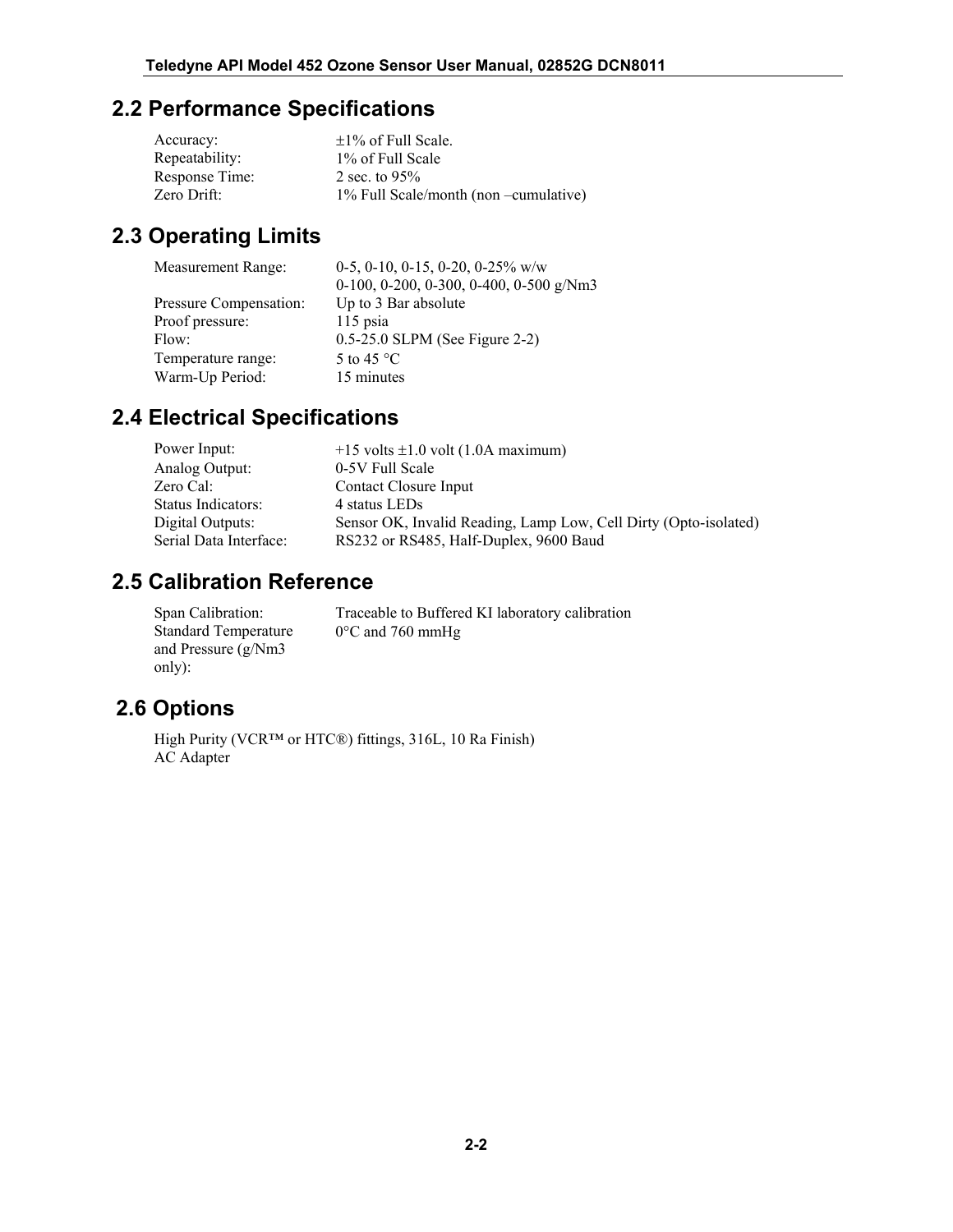## **2.7 Pressure Drop**

[Figure 2-2](#page-12-0) below shows the approximate pressure drop from the inlet fitting to the outlet fitting as a function of volumetric flow rate.



<span id="page-12-0"></span>**Figure 2-2: Pressure Drop vs. Flow (High Purity Version)**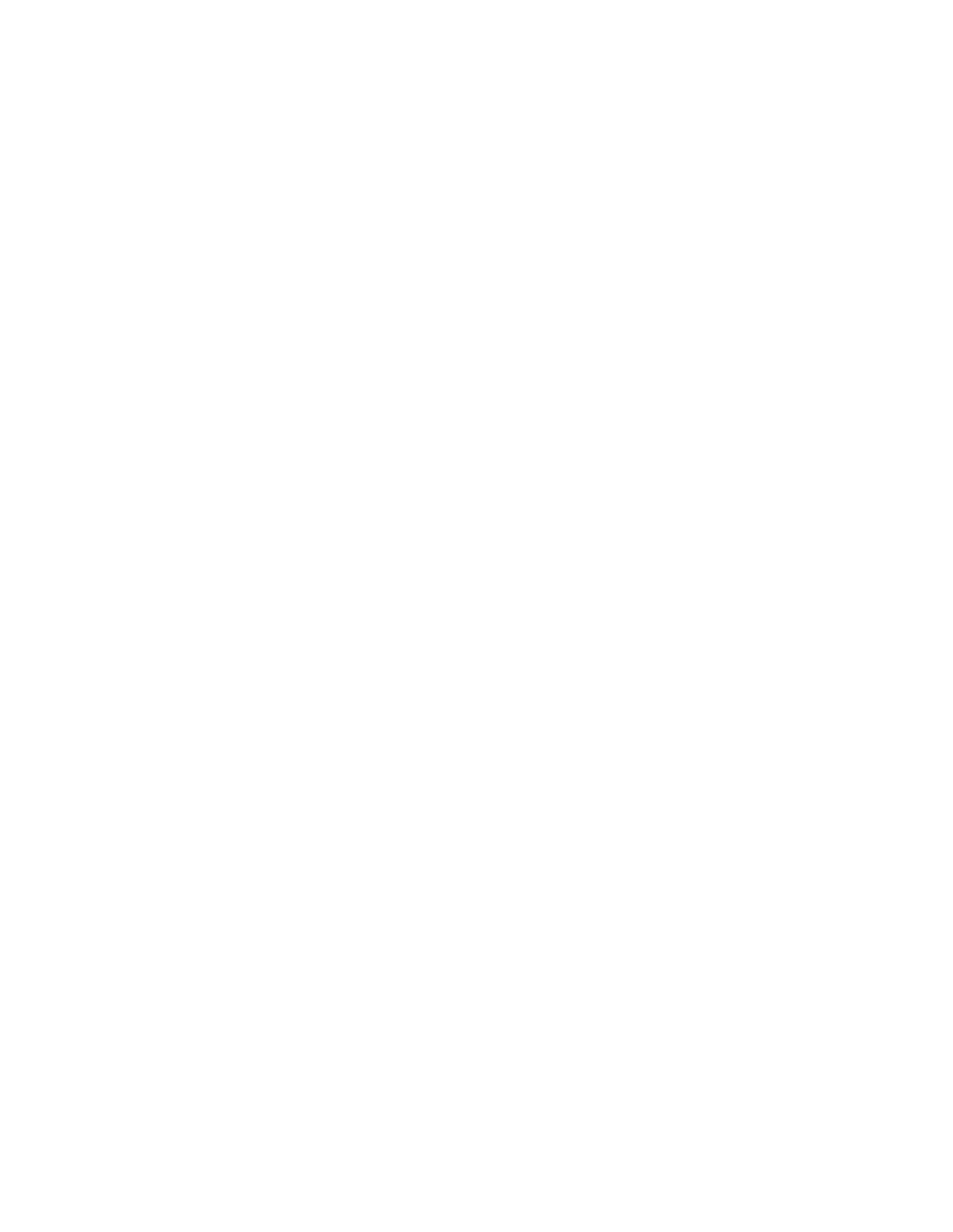## **3 Theory of Operation**

The detection of ozone molecules is based on absorption of 254 nm UV light due to an internal electronic resonance of the  $O_3$  molecule. The Model 452 uses a mercury lamp constructed so that a large majority of the light emitted is at the 254 nm wavelength. Light from the lamp shines through an absorption cell through which the sample gas being measured is passed. The ratio of the intensity of light passing through the gas to a reference measurement, which does not pass through the gas, forms the ratio  $I/I_0$ . This ratio forms the basis for the calculation of the ozone concentration.

The Beer-Lambert equation, shown below, calculates the concentration of ozone from the ratio of light intensities.

$$
C_{O_3} = -\frac{1}{\alpha \times \ell} \times \frac{T}{273^{\circ} \text{K}} \times \frac{14.695 \text{psi}}{\text{P}} \times \ln \frac{\text{I}}{\text{I}_o}
$$

Where:

|                 | $=$ Intensity of light passed through the sample  |
|-----------------|---------------------------------------------------|
|                 | = Intensity of light through sample free of ozone |
|                 | $=$ Absorption coefficient                        |
|                 | $=$ Path length                                   |
| Co <sub>3</sub> | $=$ Concentration of ozone                        |
| T               | $=$ Sample temperature in degrees Kelvin          |
| psi             | $=$ Pressure in pounds per square inch (absolute) |

As can be seen the concentration of ozone depends on more than the intensity ratio. Temperature and pressure influence the density of the sample. The density changes the number of ozone molecules in the absorption cell, which impacts the amount of light, removed from the light beam. These effects are addressed by directly measuring temperature and pressure and including their actual values in the calculation. The absorption coefficient is a number that reflects the inherent ability of ozone to absorb 254 nm light. Lastly, the absorption path length determines how many molecules are present in the column of gas in the absorption cell.

The intensity of light is converted into a voltage by the detector/preamp module. The voltage is converted into a number by a voltage-to-frequency (V/F) converter capable of 80,000 count resolution. The digitized signal, along with the other variables, is used by the CPU to compute the concentration of ozone using the above formula.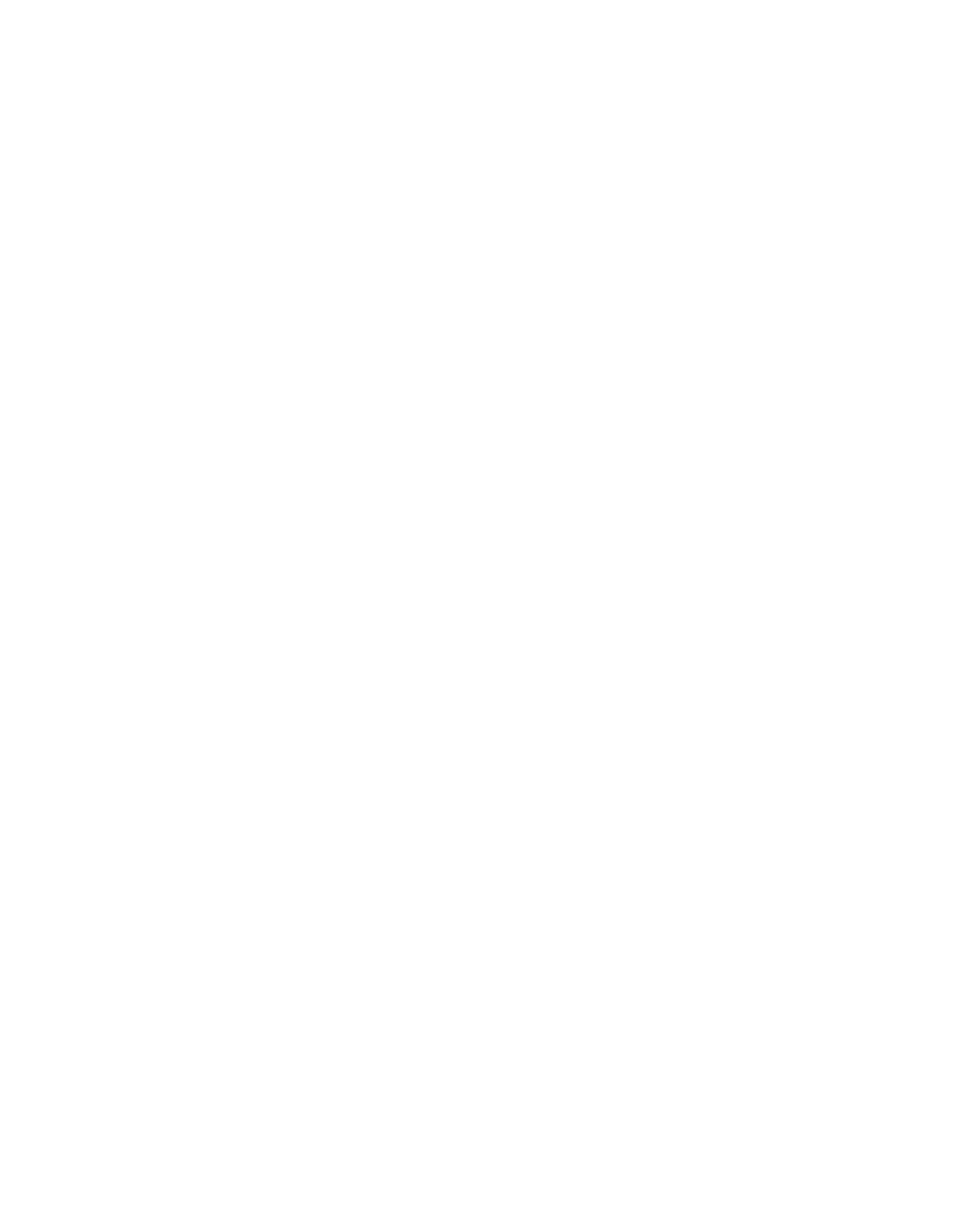## **4 Installation**

## **4.1 Unpacking**

Upon receiving the Model 452 please verify that no apparent shipping damage has occurred. If damage has occurred please advise shipper first, then Teledyne API.

### **4.2 Mechanical Installation**

Mount the Model 452 to a stable platform using four #8-32UNC screws. See [Figure 2-1](#page-10-0) for mounting-hole dimensions.



#### **NOTE – Prevent Damage to Instrument**

**Do not allow the mounting screws to penetrate beyond 1/8 of an inch (3.2 mm) into the bottom of the instrument.**



**NOTE**

**If the mounting platform is non-conductive or not connected to earth ground, then a separate connection to earth ground should be made using one of the mounting screws. Failure to provide a proper earth ground connection may make the Model 452 susceptible to electrical interference from external sources.**

### <span id="page-16-1"></span>**4.3 Electrical Connections**

Electrical connections are made to the Model 452 using the 15 pin D-Sub connector on the top of the device. [Figure 4-1](#page-16-0) shows the pin-out of the 15-pin connector and typical connections.



<span id="page-16-0"></span>**Figure 4-1: Electrical Connections**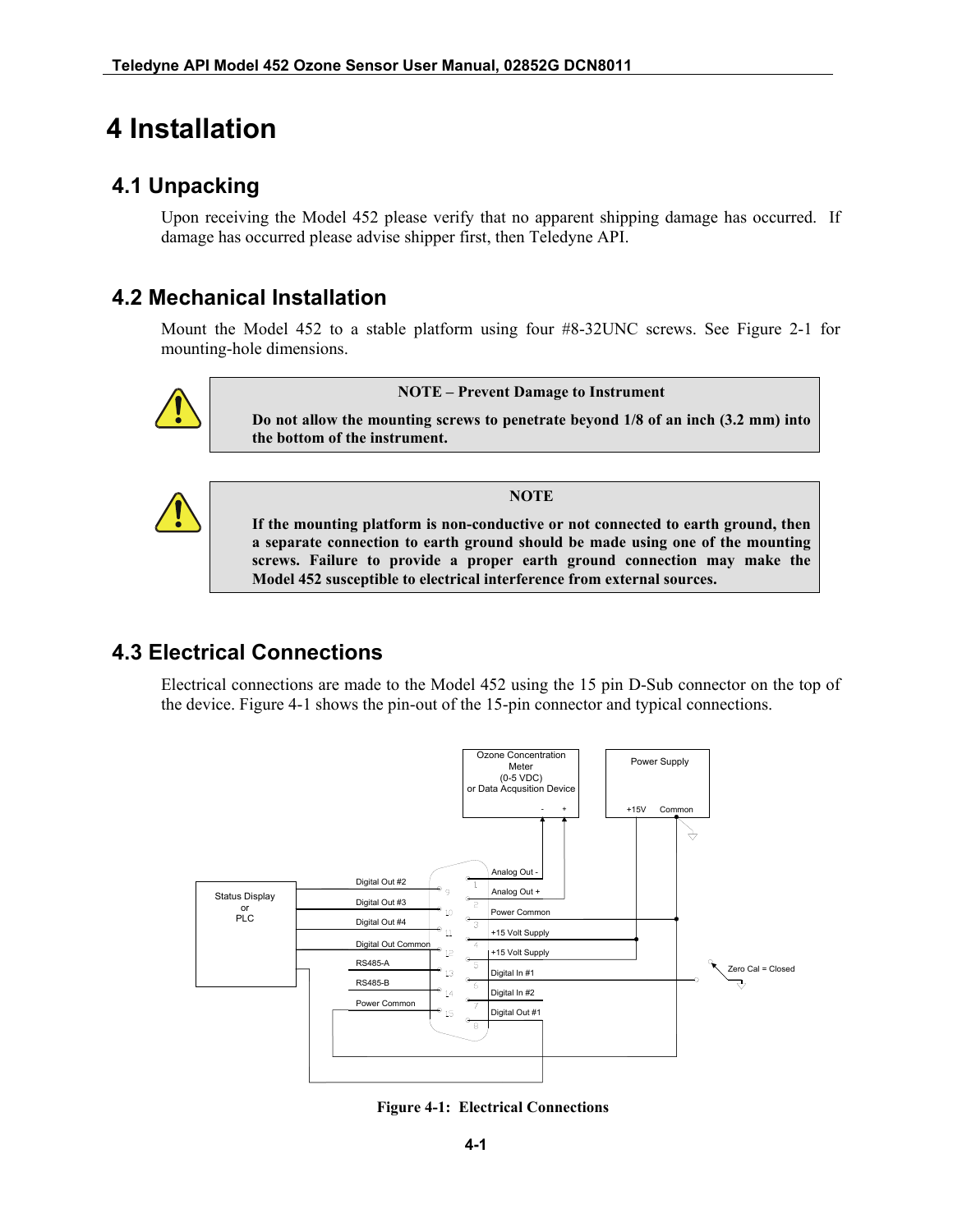#### **4.3.1 Power Supply**

The Model 452 requires a +15 VDC power source capable of supplying 1.0 A. DC power can be connected through the male DB-15 connector or through the coaxial power jack. The coaxial power jack is configured so that the ground connection is on the outside (shield) and the +15V connection is on the center pin.

If power is to be supplied through the DB-15 connector, the positive terminal of the power supply should be connected to pins 4 and 5 on the 15-pin connector and the common terminal should be connected to pins 3 and 15.

If the optional AC Power Adapter is used to provide power, it should be connected to the coaxial power connector adjacent to the DB-15 connector on the top of the Model 452. Use only the approved AC Power Adapter provided by Teledyne API.

#### <span id="page-17-1"></span>**4.3.2 Analog Output**

The analog output is a 0-5 volt signal representing the ozone concentration measured by the sensor. The output is scaled to the concentration range that the sensor has been set to measure. Check the serial number label on the Model 452 to determine the concentration range.

For best performance, the analog output should be connected to a voltmeter or A/D converter with a differential input and a minimum input impedance of  $2K\Omega$ .

#### <span id="page-17-0"></span>**4.3.3 Zero Calibration Input**

The zero calibration input is located on Digital Input #1. To zero the Model 452, Digital Input #1 should be connected to the power common for at least 1 second. This can be accomplished using a Normally Open switch or relay.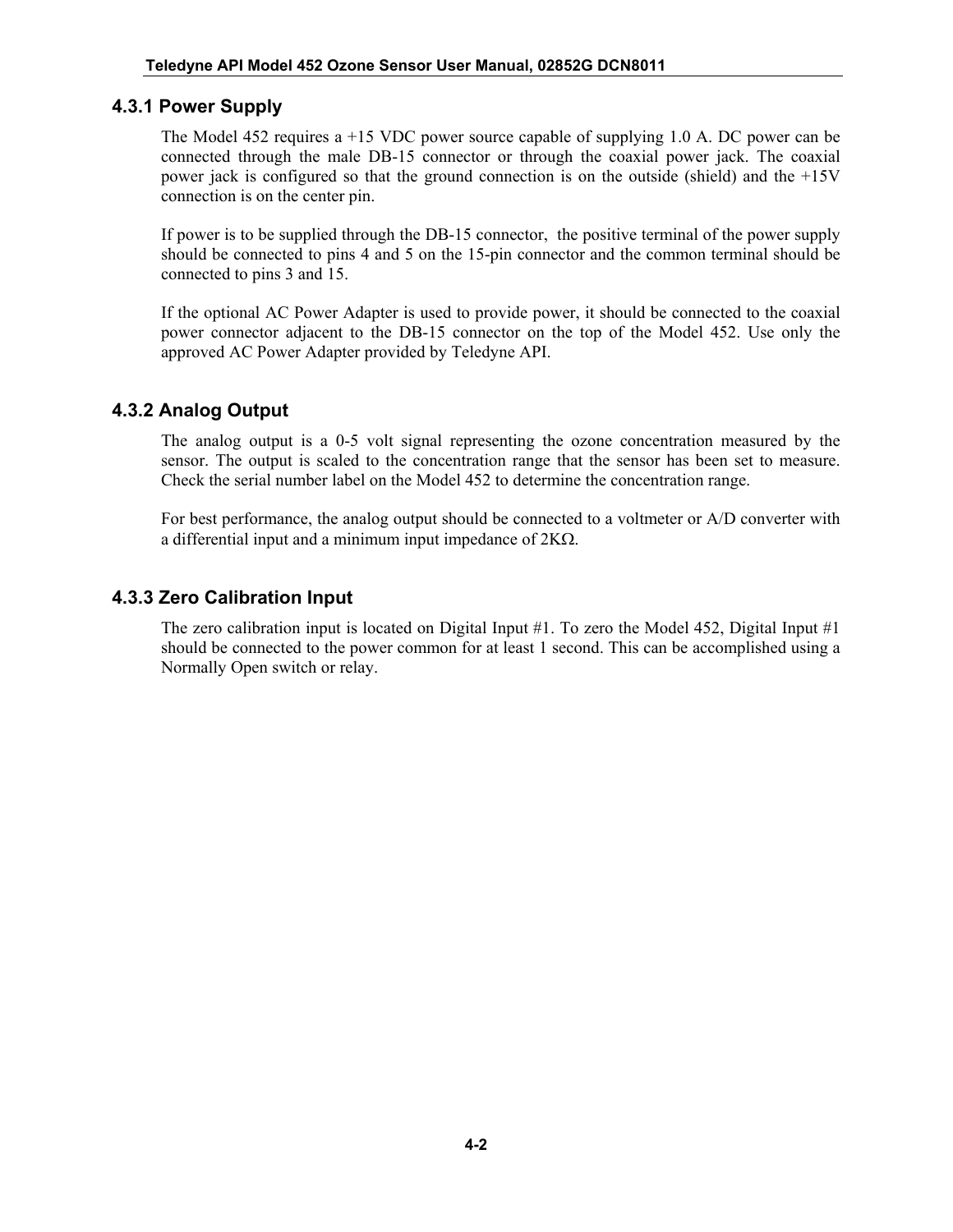#### <span id="page-18-1"></span>**4.3.4 Status Outputs**

The Model 452 has four digital status outputs for indicating error status and when operational parameters have moved out of normal limits. These outputs are in the form of opto-isolated opencollector transistors. They can be used to drive status LED's on a display panel or interface to a digital device such as a Programmable Logic Controller (PLC).

[Figure 4-2](#page-18-0) below shows the most common way of connecting the digital outputs to an external device such as PLC. Note: Most devices, such as PLC's, have internal provision for limiting the current that the input will draw from an external device. When connecting to a unit that does not have this feature, external dropping resistors must be used to limit the current through the transistor output to 50mA or less.

See Section [1](#page-19-0) for details on using the Status Outputs for diagnosing sensor and system-level malfunctions.



**Figure 4-2: Digital Output Connections**

#### <span id="page-18-0"></span>**4.3.5 RS232/485 Interface**

The Model 452 features a bi-directional digital serial interface that can be used for sensor control and data acquisition. Please contact Teledyne API for documentation on the use of the RS232/485 interface.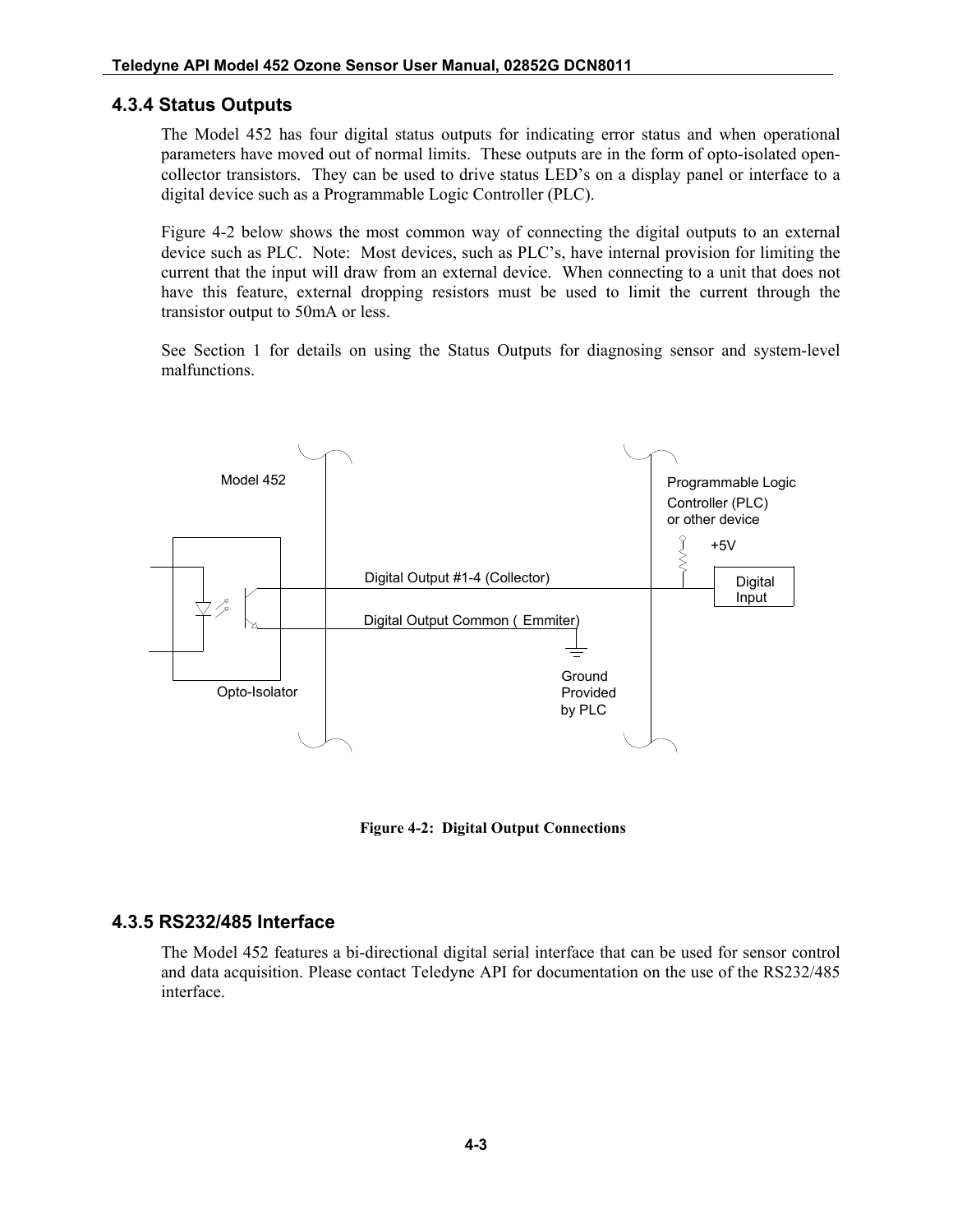### **4.4 Gas Connections**

Gas connections to the Model 452 are made using ¼" compression tube fittings (Model 452) or ¼" VCR<sup>TM</sup> face seal fittings (Model 452). The ¼" compression fittings can be used with ¼" O.D. Stainless Steel or Teflon<sup>TM</sup> tubing. The Model 452 is not sensitive to flow direction; it does not matter which of the two fittings is used as the gas inlet.

To avoid contamination of the optical cell in the Model 452, ensure that all tubing upstream of the Model 452 is properly cleaned and purged **before** the Model 452 is installed.

In order to achieve an acceptable response time and to avoid sample degradation, the system should be set up so that a minimum flow rate of 0.1 SLPM is established through the Model 452. If long tubing runs are used between the measurement point and the Model 452, then higher flow rates should be used to avoid sample degredation. Appropriate tests should be conducted to determine minimum flow requirements.

### **4.5 Start-Up and Calibration Procedure**

- 1. Verify that the proper electrical connections have been made (See Section [4.3\)](#page-16-1) and apply power to the Model 452. Allow the Model 452 to warm up for at least 15 minutes.
- 2. Purge the Model 452 with zero gas (usually oxygen) at a minimum flow rate of 0.1 SLPM for at least 2 minutes.
- 3. Check that the Status Outputs (See Section [4.3.4\)](#page-18-1) are in their normal states and no errors are indicated.
- 4. Close the zero calibration input (See Section [4.3.3\)](#page-17-0) for a minimum of 1 second to perform the automatic zero calibration.
- 5. Re-check the Status Outputs to ensure that no errors are indicated.
- 6. Check the voltage on the analog output (See Section [4.3.2\)](#page-17-1) and verify that it reads  $0.000 \pm 0.010$  volts.
- <span id="page-19-0"></span>7. The Model 452 is now ready for operation.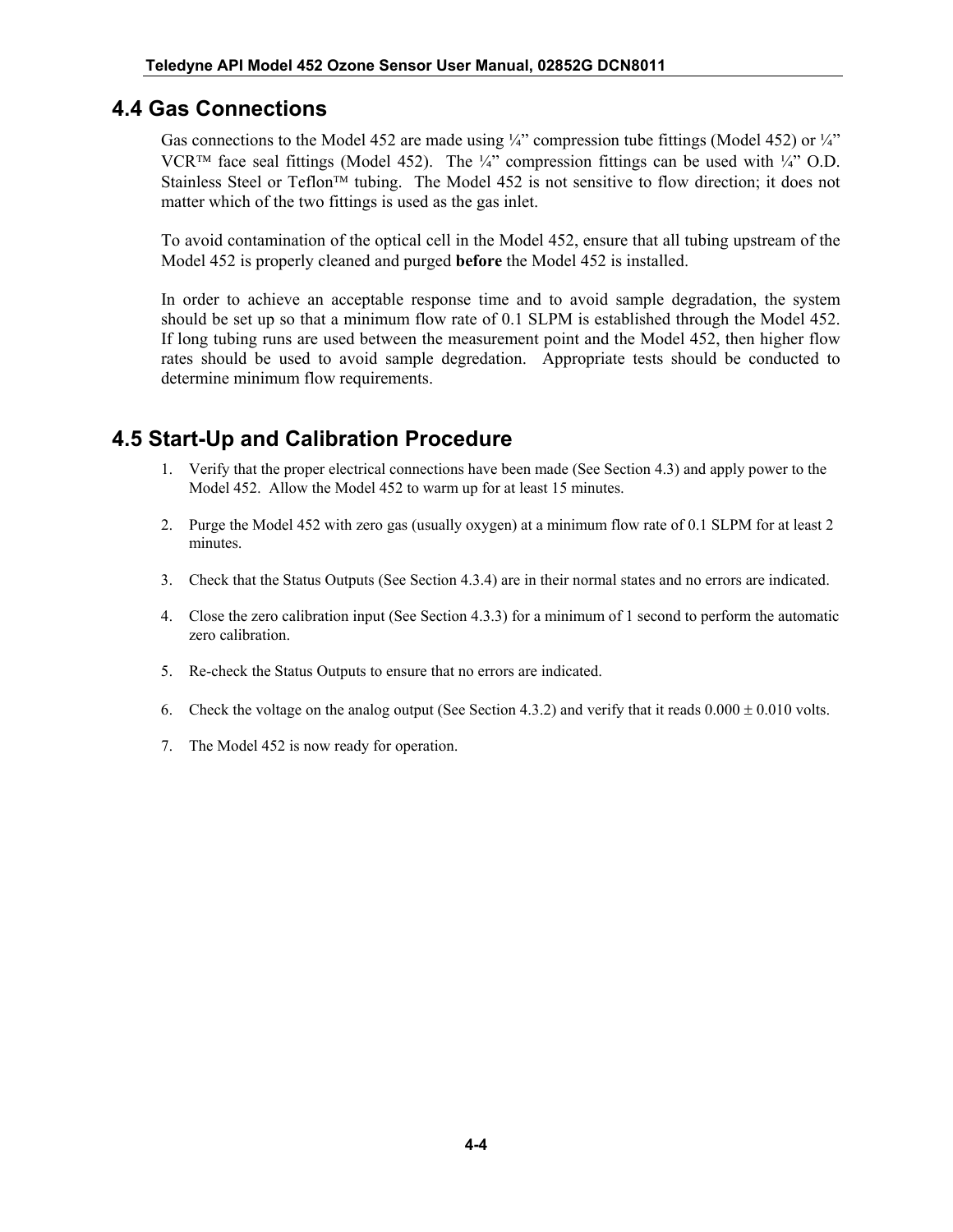## **5 Maintenance**

The only user-serviceable part in the Model 452 is the lamp, which can be adjusted or replaced. For all other service, contact TAPI Technical Support.



**WARNING**

**High voltages exist inside the sensor. Use caution when sensor cover is removed.**



**CAUTION – Avoid Warranty Invalidation**

**Failure to comply with proper anti-Electro-Static Discharge (ESD) handling instructions may void your warranty. Refer to the manual, Fundamentals of ESD, PN 04786, which can be downloaded from our website at [http://www.teledyne](http://www.teledyne-api.com/)[api.com.](http://www.teledyne-api.com/)** 



**CAUTION**

**There is risk of dangerous UV exposure when the cover is removed from the sensor. Take necessary precautions to avoid exposure and to protect eyes.**

## **5.1 UV Lamp Adjustment and Replacement**

The electronics used in TAPI analyzers are sensitive to Electrostatic Discharge (ESD). When working on any TAPI device, please ensure that you are properly grounded prior to handling or touching any electronic circuitry in the analyzers. For more information on how to protect sensitive components from ESD during handling, please refer to the manual, Fundamentals of ESD, PN 04786, which can be downloaded from our website at [http://www.teledyne-api.com](http://www.teledyne-api.com/)



**NOTE**

**Use only distilled or de-ionized water with clean, lint-free towels and swabs when cleaning any components in TAPI equipment unless otherwise instructed.**

For the procedures in this section, refer to [Figure 5-1,](#page-21-0) [Figure 5-2,](#page-21-1) and [Figure 5-3.](#page-22-0)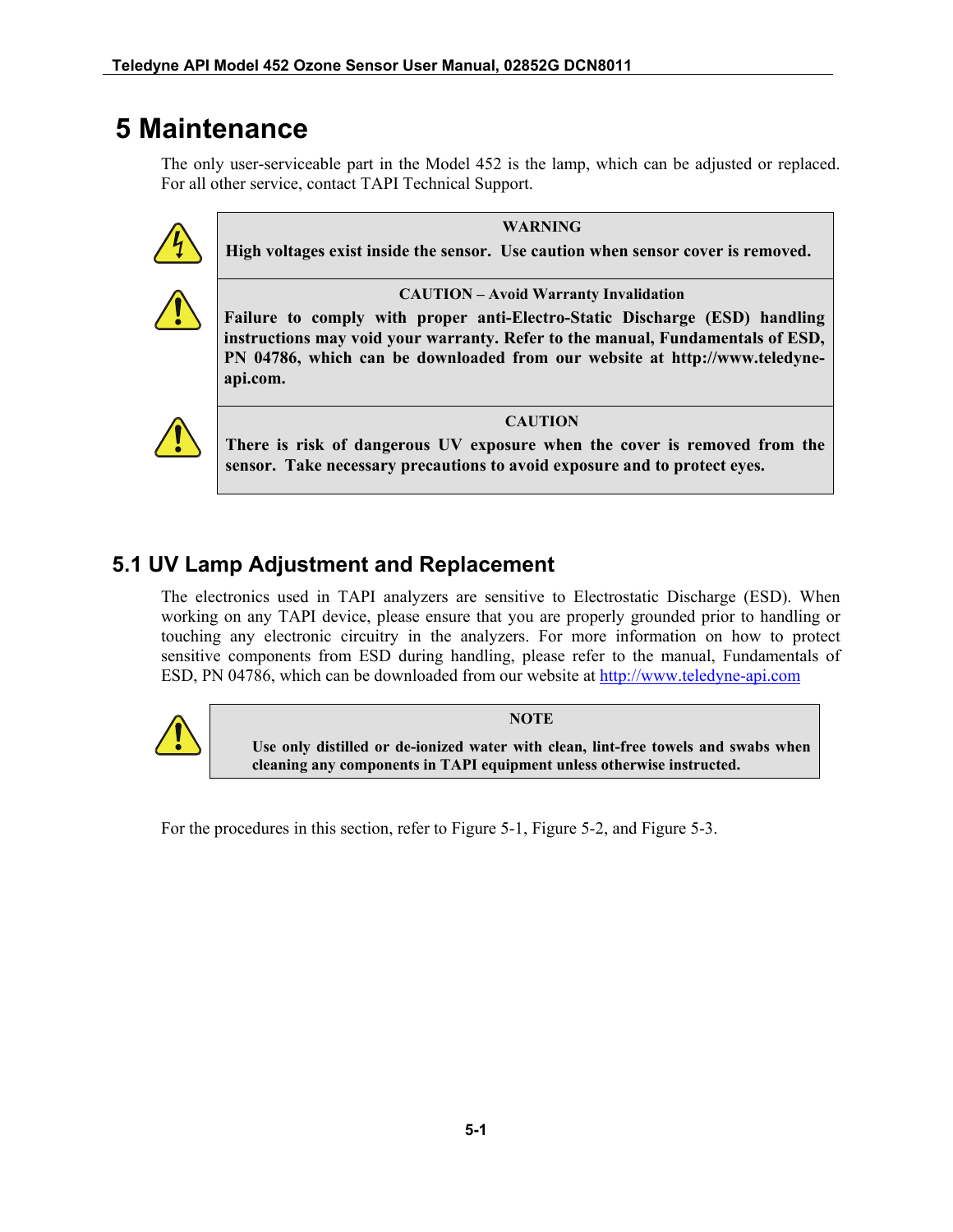

**Figure 5-1. Cover Assembly Screws**

<span id="page-21-0"></span>

<span id="page-21-1"></span>**Figure 5-2. UV Lamp Orientation**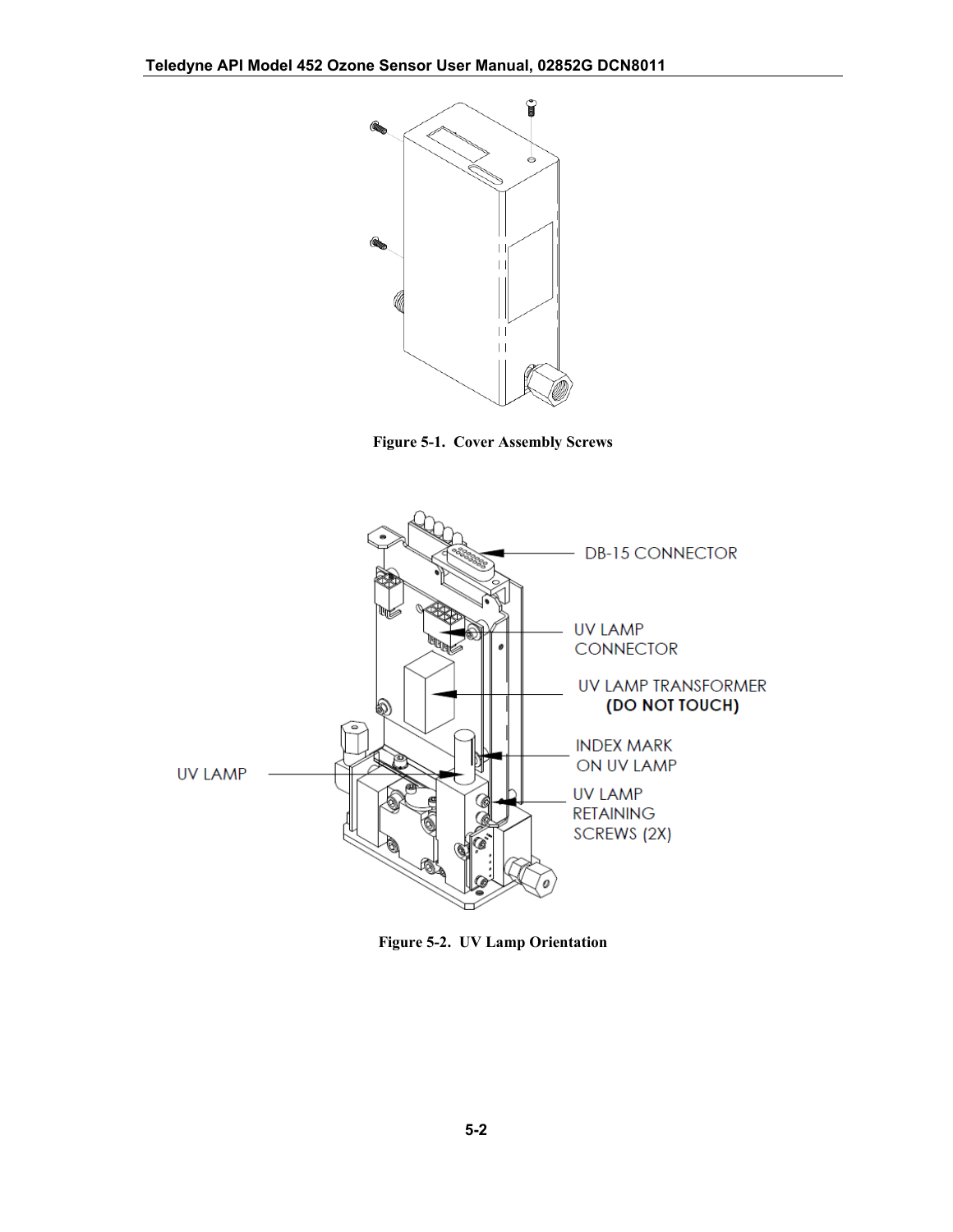

<span id="page-22-0"></span>**Figure 5-3. Voltage Adjustment Locations**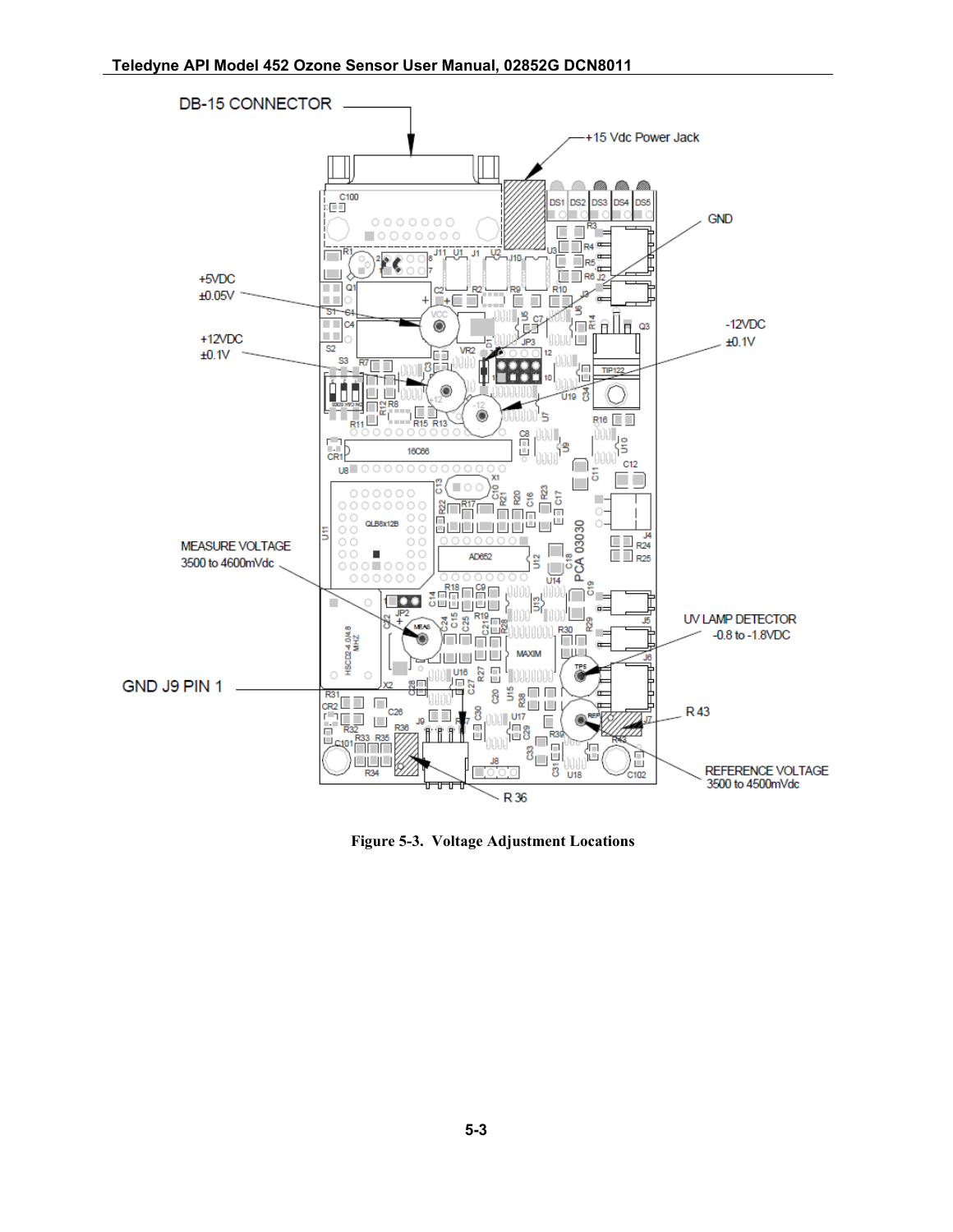#### **5.1.1 Measuring and Adjusting UV Lamp Reference and Measurement Voltages**

- 1. Flush the analyzer with zero gas to exhaust any possible residual high concentration of  $O_3$ .
- 2. Remove the analyzer from the equipment (if necessary) to access the cover screws and the internal components of the analyzer.
- 3. Remove the three screws shown in [Figure 5-1.](#page-21-0)
- 4. Carefully slide cover up and off of instrument.
- 5. Apply +15VDC Power to J10 (+15 VDC Power Jack) or through DB-15 connector [\(Figure](#page-22-0)  [5-3\)](#page-22-0).
- 6. Allow the analyzer to warm up for at least 15 minutes (the lamp output changes during warm up.
- 7. Measure and record the Reference voltage.
	- a. Measure the DC Voltage from GND J9 pin 1 to TP REF [\(Figure 5-3\)](#page-22-0).
	- b. Adjust R43 as high as possible within range of 3500-4600mv.
- 8. Measure and record the Measure voltage.
	- a. Measure the DC Voltage from GND J9 pin 1 to TP MEAS [\(Figure 5-3\)](#page-22-0).
	- b. Adjust R36 as high as possible within range of 3500-4600mv.
- 9. If the minimum voltage of 3500mV cannot be attained for the REF or MEAS, the lamp must be adjusted or replaced.
- 10. If the voltages are correct, reinstall and perform a zero calibration on the analyzer.

#### **5.1.2 Adjusting the Lamp**

The object of the adjustment procedure is to get the voltage above 3500mV and below 4600mV by either "peaking" the lamp to increase the voltage or "de-tuning" the lamp to decrease the voltage. A new lamp should easily be able to get up to 4600mV. Over time, the lamp may need positional adjustments and adjustments to the potentiometers to get maximum usage from a lamp.

At peak, a new lamp may put out so much power that the detectors may become saturated even with the detector amplifier gain potentiometers turned all of the way down. If the lamp generates more than 4600mV on the REF and MEAS test points at "peak" (with the potentiometers turned all of the way down), then the lamp will have to be "de-tuned" to "off peak" by rotating it until its output does not exceed 4600mV on the REF and MEAS test points.

Conversely, if an older lamp is only putting out 3500mV or below with the lamp peaked (for instance a lamp that is near the end of its life), make sure the lamp is peaked and that both REF and MEAS potentiometers are adjusted all of the way up to get the voltages above 3500mV. If 3500mV is not attainable at peak (with the potentiometers turned all of the way up), the lamp must be replaced.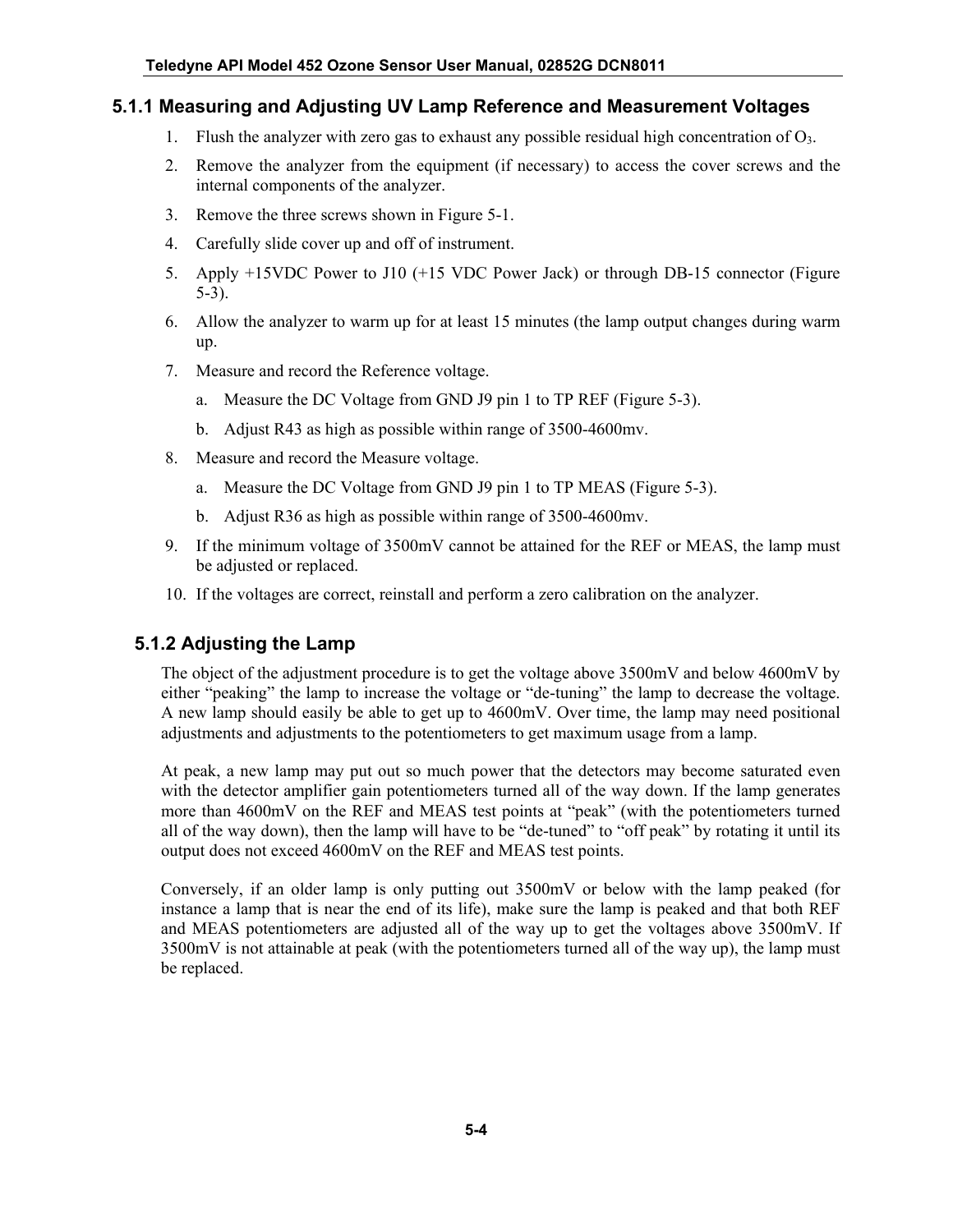#### **Teledyne API Model 452 Ozone Sensor User Manual, 02852G DCN8011**

- 1. Monitor the DC Voltage from GND J9 pin 1 to TP 5 [\(Figure 5-3\)](#page-22-0). This voltage must read between –0.8 and –1.8 Vdc. If the voltage does not read correctly, loosen the two UV lamp retaining screws [\(Figure 5-2\)](#page-21-1) and rotate the UV lamp (avoid touching the transformer on the UV lamp power supply) until this voltage (-.8 to -1.8 Vdc) is reached and then tighten the screws back down again. If unable to get the voltage below -.8Vdc (-.8V to -1.8V), the lamp must be replaced. If a positional adjustment lowers TP5 voltage to below -.8V, adjust the Reference and Measure voltages as follows.
- 2. Measure and record the Reference voltage.
	- a. Measure the DC Voltage from GND J9 pin 1 to TP REF [\(Figure 5-3\)](#page-22-0).
	- b. Adjust R43 as high as possible within range of 3500-4600mv.
- 3. Measure and record the Measure voltage.
	- a. Measure the DC Voltage from GND J9 pin 1 to TP MEAS [\(Figure 5-3\)](#page-22-0).
	- b. Adjust R36 as high as possible within range of 3500-4600mv.
- 4. If the Reference and Measure readings are above 3500mV and below 4600mV, no further adjustment is necessary. Proceed to reinstall the analyzer and perform a zero calibration.
- 5. If the minimum voltage of 3500mV cannot be attained, the lamp must be replaced.

#### **5.1.3 Replacing the Lamp**

#### **NOTE**

**Be careful to keep the lamp free from contaminants such as fingerprints. If the lamp becomes contaminated, clean the lamp's optical surface with alcohol first, then with distilled or deionizedwater. Do NOT allow any liquid to infiltrate the analyzer**

- 1. Remove +15VDC Power to J10 (+15 VDC Power Jack) or DB-15 connector [\(Figure 5-3\)](#page-22-0).
- 2. Loosen two UV Lamp Retaining screws [\(Figure 5-2\)](#page-21-1) approximately one turn counterclockwise.
- 3. Press in on the UV lamp connector [\(Figure 5-2\)](#page-21-1) and pull up on connector to disconnect lamp.
- 4. Slide the UV lamp up and out of UV Lamp Block.
- 5. Install the new UV lamp, make sure that the UV lamp is all the way down in the UV lamp block and the index mark or inverted "V" notch is aligned as shown in [Figure 5-2.](#page-21-1)
- 6. Tighten the UV Lamp retaining screws very carefully. They only need to be torqued to about 6 in/lbs (8 in/lbs Maximum).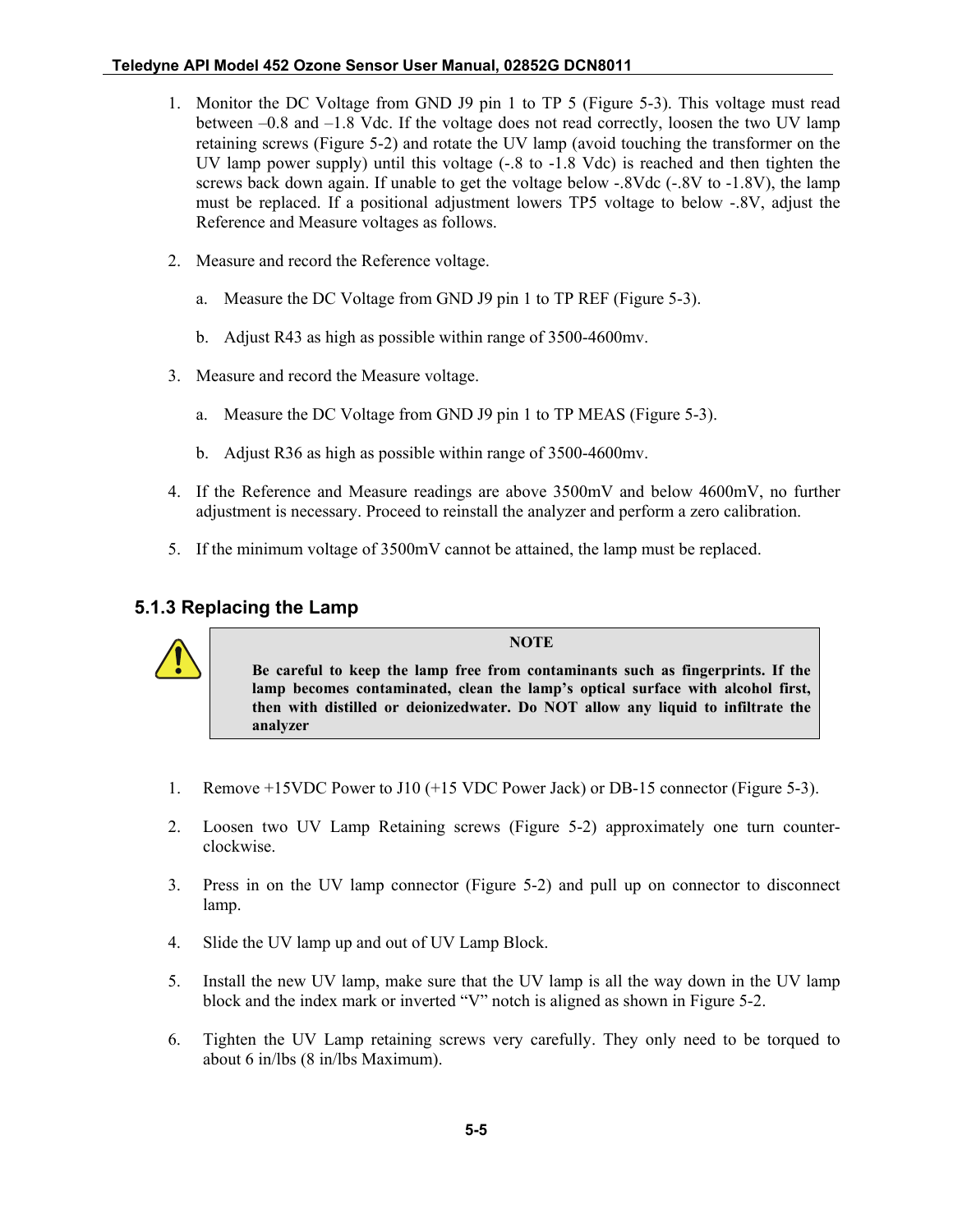- 7. Apply +15VDC Power to J10 (+15 VDC Power Jack) or through DB-15 connector [\(Figure](#page-22-0)  [5-3\)](#page-22-0).
- 8. Allow the new lamp and analyzer to warm up for at least 15 minutes.
- 9. Check the DC Voltage from GND J9 pin 1 to TP 5 [\(Figure 5-3\)](#page-22-0). This voltage must read between –0.8 and –1.8Vdc. If the voltage does not read correctly then loosen the two UV lamp retaining screws and rotate the UV lamp until this voltage is reached and then tighten the screws back down again. If this voltage can not be reached then contact API for further assistance.
- 10. Measure and record the Reference UV voltage.
	- a. Measure the DC Voltage from GND J9 pin 1 to TP REF [\(Figure 5-3\)](#page-22-0).
- 11. Measure and record the Measure UV voltage.
	- a. Measure the DC Voltage from GND J9 pin 1 to TP MEAS [\(Figure 5-3\)](#page-22-0).
- 12. Adjust R43 for REF and R36 for MEA to get the voltages as high as possible within the 3500-4600mv range. If the voltages can't go below 4600mV with the potentiometers turned all theway down, loosen the two UV lamp retaining screws and rotate the UV lamp (de-tune) untilthe voltages goes below 4600mV and then tighten the screws back down again.
- 13. Ensure both REF and MEAS voltages are 3500mV to 4600mV.
- 14. If proper voltages cannot be attained or the voltages are not stable, contact TAPI Technical Support Department for assistance or to arrange for return and repair of the analyzer.
- 15. Remove +15VDC Power to J10 (+15 VDC Power Jack) or from DB-15 connector [\(Figure](#page-22-0)  [5-3\)](#page-22-0).
- 16. Carefully slide the cover onto the instrument.



#### **NOTE**

**Take extreme care to not catch any of the cables with the cover.Tuck the cables upward first, then slide the cover down over them. If you feel any of the cables catch on the cover, remove the cover and ensure that all the cables are seated correctly.**

17. Replace the three screws, reinstall the analyzer and perform a zero calibration.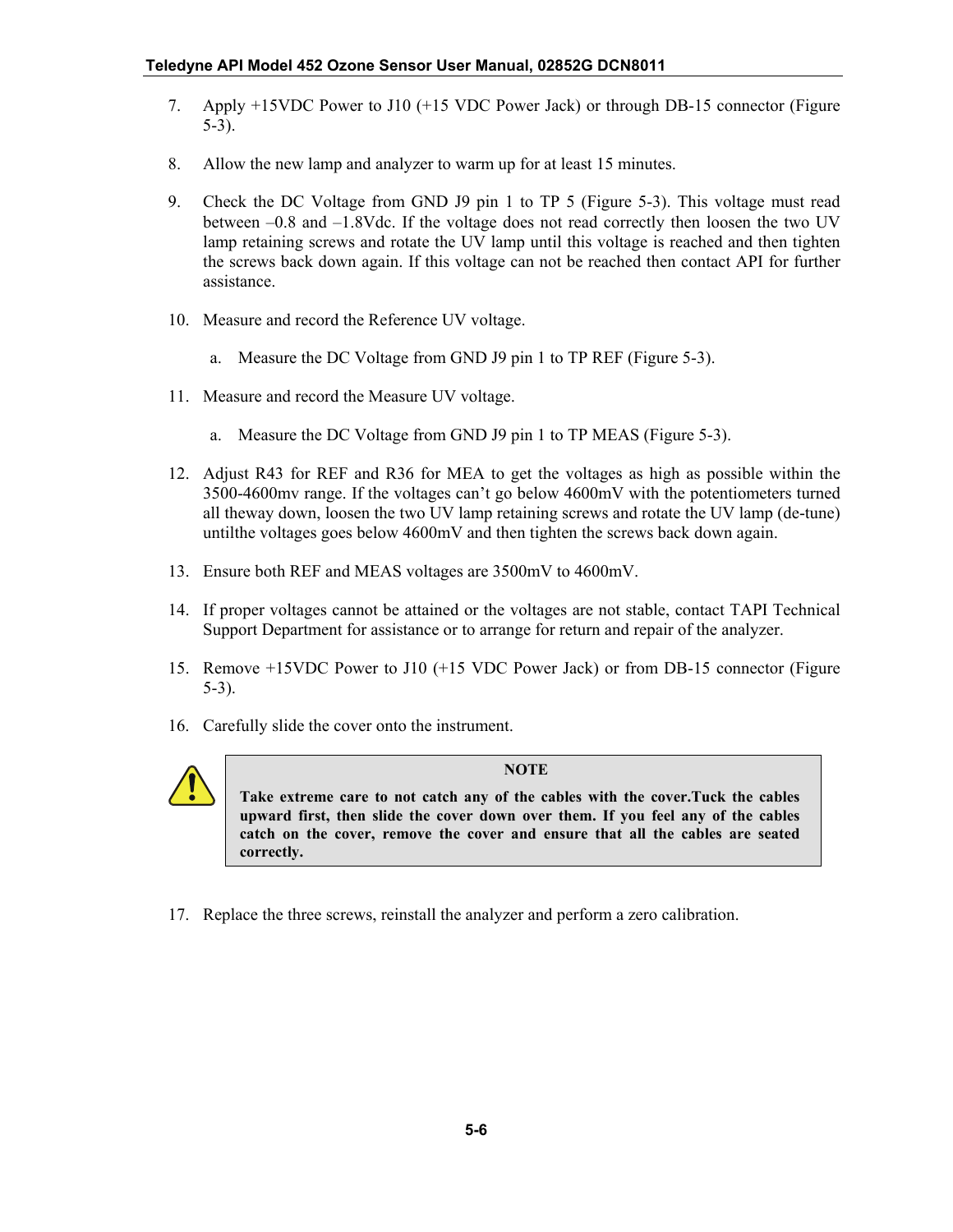## **6 Sensor and System Troubleshooting**

This chapter gives guidelines for diagnosing system and sensor malfunctions using the four digital Status Outputs provided by the Model 452. All troubleshooting should be done after the Model 452 has been turned on and allowed to warm up for at least 15 minutes.

### **6.1 Status LED's**

On the top of the Model 452 are five status LED's.

The Status LED labeled 'CPU STATUS' is used to verify the status of the CPU inside the Model 452. This LED should blink on and off continuously while the sensor is on. If this LED stops blinking while power is applied to the sensor, a CPU failure is indicated.

The other four Status LED's on the Model 452 exactly mirror the four Status Outputs described in the following sections.

### **6.2 Status Outputs**

[Table 6-1b](#page-26-0)elow describes the function of the status outputs. More details as to the meaning of the status outputs are described in the following sections.

| Output #                    | <b>Name</b>           | <b>On State</b>                                          | <b>Off</b> state                                               |
|-----------------------------|-----------------------|----------------------------------------------------------|----------------------------------------------------------------|
|                             | <b>Sensor</b><br>O.K. | Normal State                                             | Reference or Measure $> 4995 \text{mV}$ ;<br>Reference < 400mV |
| $\mathcal{D}_{\mathcal{L}}$ | Invalid<br>Reading    | Pressure $> 45$ psia,<br>Negative Ozone<br>Concentration | Normal State                                                   |
| 3                           | Lamp<br>Low           | Reference<br>$Detector \leq 600$ mV                      | Normal State                                                   |
| 4                           | Cell<br>Dirty         | Measure/Reference ratio<br>$0.5$ (zero gas)              | Normal State                                                   |

#### <span id="page-26-0"></span>**Table 6-1: Status Outputs**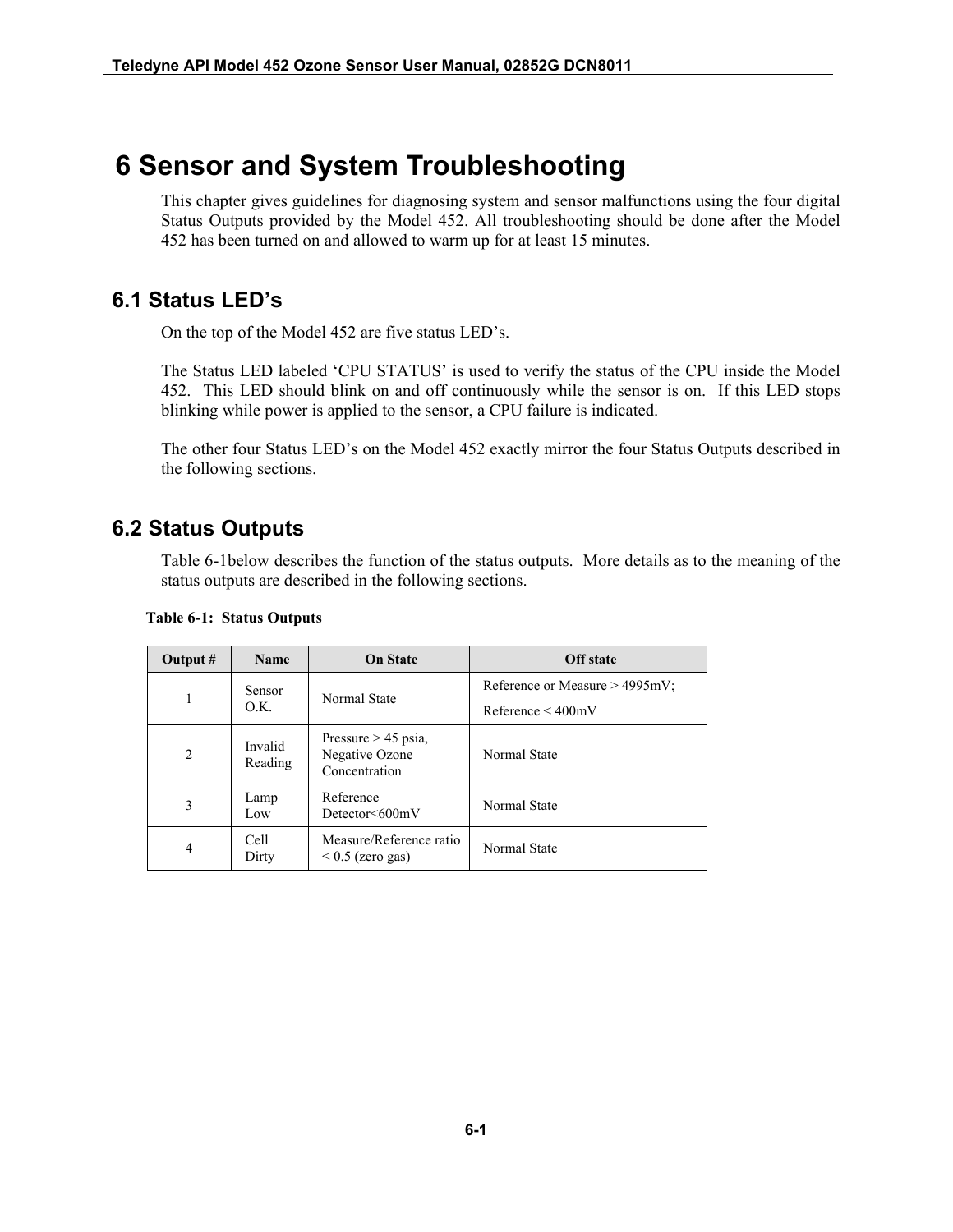### **6.3 Sensor O.K.**

The normal state for the Sensor O.K. output in ON. During the warm-up period on start-up this output will stay off until the UV lamp reaches a minimum intensity. If this output remains off after the 15 minute warm-up period, or goes off during normal operation, then the Model 452 is in need of servicing.

If the Sensor O.K. output turns off AND the Lamp Low output is on, this indicates that the lamp intensity has below the minimum level required for proper operation.

If the Sensor O.K. output turns off and the Lamp Low output is also off, then one of the analog voltages in the sensor has exceeded the range of the internal A/D converter. Adjustment by qualified service personnel is required.

### **6.4 Invalid Reading**

The normal state for the Invalid Reading output is OFF. If this output turns on, this indicates that the Model 452 is still operational, but a system fault or calibration fault exists that may make the current ozone reading invalid.

The Invalid Reading output is turned on for any of the following conditions:

- 1. When the measured pressure in the Model 452 exceeds 45 psia.
- 2. When the measured concentration has exceeded the full-scale concentration range of the sensor. Check the serial number tag for the full-scale concentration range.
- 3. The sensor is indicating an excessive negative reading.

### **6.5 Lamp Low**

The normal state for the Lamp Low output is OFF. If this output turns on, this indicates that the UV lamp intensity as measured by the reference detector has dropped below 600mV.

If the Lamp Low output turns ON and the Sensor O.K. output is ON, this indicates that the lamp intensity is still adequate for measurement, but adjustment should be made when possible.

If the Lamp Low output turns ON and the Sensor O.K. output is OFF, this indicates a failure condition and accurate measurement is no longer possible.